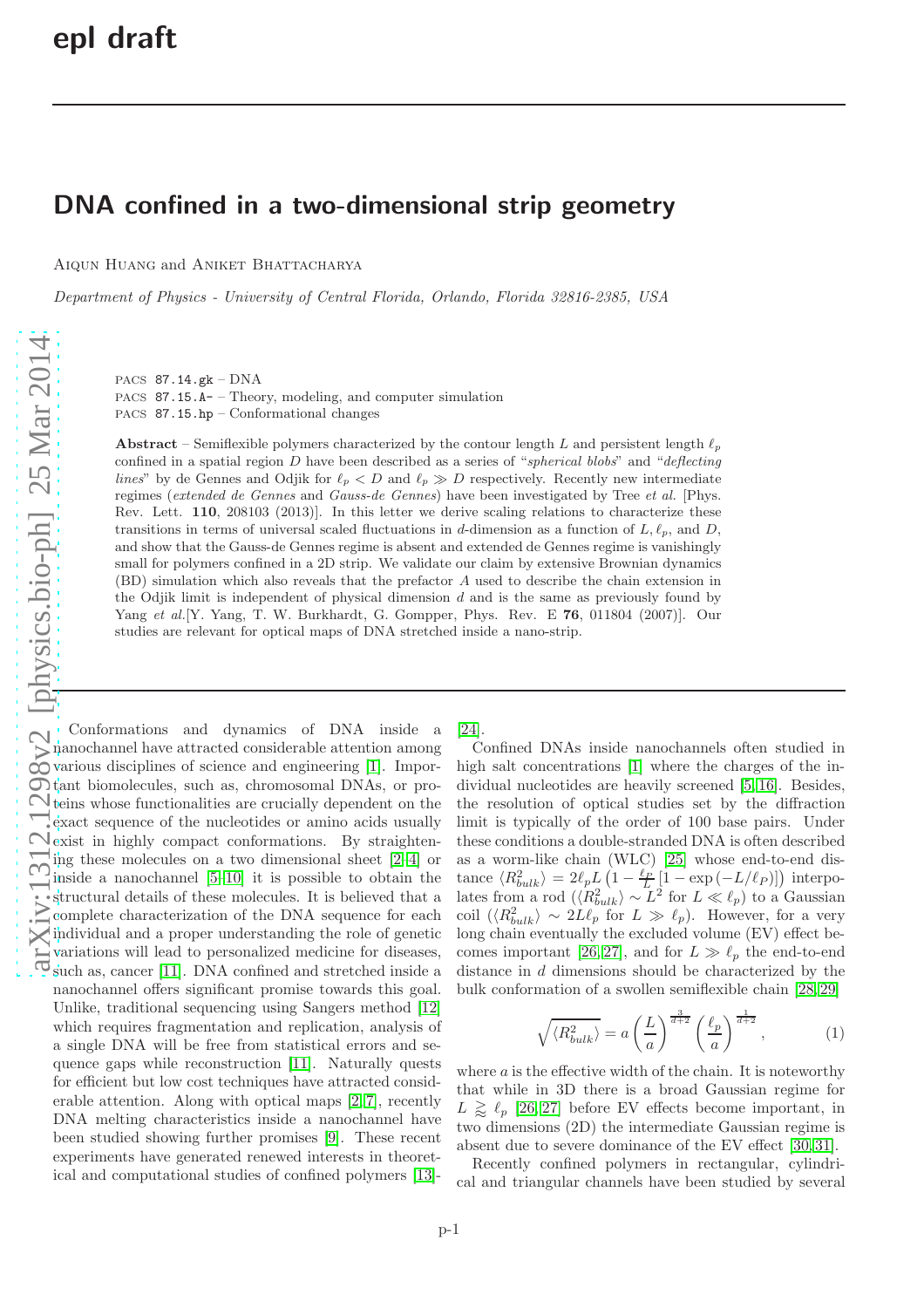groups [\[13\]](#page-4-9)- [\[24\]](#page-4-10). One first sees the effect of the confinement (described by the length of the cross section of the channel D) for  $D < R_q$ , where  $R_q$  is the radius of gyration of the chain. This limit has been identified as the Floryde Gennes regime where chain conformations can be described as a series of spherical blobs of size  $D$  [\[32,](#page-4-19)[33\]](#page-4-20). Further decrease of the ratio  $D/R<sub>q</sub>$  first leads to an extended de Gennes regime with anisotropic blobs followed by a Gaussian regime analogous to the 3D bulk case, which has been referred as the Gauss-de Gennes regime [\[17\]](#page-4-21); for extreme confinement when  $\ell_p \gg D$ , the blob picture breaks down and the chain enters into the Odjik regime [\[34,](#page-4-22) [35\]](#page-4-23) where the chain conformations are described as a series of straight segments deflected from the confining wall [\[15\]](#page-4-24). While both de Gennes and Odjik regimes are well established, characteristics of the transition regions (the extended de Gennes and the Gaussian) have been the main goal of several recent studies [\[15](#page-4-24)[–17,](#page-4-21)[19\]](#page-4-25). However, the extension of the confined DNA in the extended de Gennes regime has been determined to be the same as in the de Gennes regime by minimizing the free energy [\[1,](#page-4-0)[16,](#page-4-11)[19\]](#page-4-25), so making a difference of these two regimes has been either difficult or not evident [\[16,](#page-4-11) [17\]](#page-4-21).

Confined chains inside 3D nano-channels exhibit analogous regimes as found in their respective bulk counterparts [\[17\]](#page-4-21). In this letter we study confined DNA in a 2D strip geometry. As mentioned before, that unlike in 3D, the bulk Gaussian regime does not exist for semiflexible chains in 2D [\[30,](#page-4-17) [31\]](#page-4-18). Therefore, one wonders, if regimes of confined DNA in 2D will follow their corresponding bulk counterpart. The second motivation comes from the observation that the Flory exponent in 2D (0.75) is significantly larger than the corresponding exponent in 3D (0.588) which implies that a chain is more elongated in a 2D strip rather than in a tube of the same width D. Therefore, the elongation would be more profitable by further reducing the physical dimension of the region. Finally, in the Odjik limit, prior theoretical and numerical results [\[13\]](#page-4-9) have indicated that the prefactor A in the expression for the chain elongation (see Eqn. [9\)](#page-2-0) is nearly independent of the shape of the nanochannel. By studying elongation along a 2D strip, we further observe that this constant is almost the same as the values in 3D indicating that this constant is independent of the spatial dimension. While in 3D the extended de Gennes limit is somewhat controversial, we provide scaling arguments for a 2D strip and validate by carrying out BD simulation that the extended de Gennes regime is vanishingly small. This result along with the absence of a Gaussian regime in a 2D strip geometry implies that a 2D strip is a cleaner system to study a stretched chain as the conformations interpolate between de Gennes and Odjik regimes only, and therefore, is another reason to think about designing DNA elongation experiments inside a 2D strip.

• *de Gennes Regime:* The starting point of our theoretical analysis is the ansatz for the normalized free energy  $\mathcal{F}/k_BT$  of confinement along a tube axis first proposed

by Jun, Thirumalai, and Ha [\[36\]](#page-4-26), later used for a square channel [\[16\]](#page-4-11) and a slit [\[19\]](#page-4-25), and is given by

<span id="page-1-0"></span>
$$
\mathcal{F}/k_B T = \frac{X^2}{(L/L_{blob}) D^2} + D \frac{(L/L_{blob})^2}{X}, \qquad (2)
$$

and the expression for the end-to-end distance of a swollen semiflexible chain as given by Eqn. [1.](#page-0-0) Here  $X$  is the extension along the tube/strip axis, and  $L_{blob}$  the contour length of the chain in a blob [\[32,](#page-4-19) [33\]](#page-4-20),  $k_B$  is the Boltzmann  $constant$ , and  $T$  is the temperature. The dimension dependence comes from the chain statistics for  $L_{blob}$  (Eqn. [1\)](#page-0-0). In order to contrast the results for polymers confined in a 2D strip with those for cylindrical, square, and rectangular channels, in the following we derive expressions in terms of d spatial dimensions  $(d = 2$  for a strip and  $d = 3$  for a tube). By differentiating Eqn. [2](#page-1-0) with respect to  $X$ , one can easily check (i)  $X = Dn_{blob}$ , where  $n_{blob} = L/L_{blob}$ is the number of blobs, (ii)  $\mathcal{F}/k_BT \sim n_{blob}$ , and (iii)  $\mathcal{F}/k_BT \sim L$ . For the de Gennes regime monomers inside the blob are described by the conformation of a swollen chain either in  $d = 2$  (strip) or  $d = 3$  (tube), so that  $D = L_{blob}^{3/d+2} \ell_p^{-1/d+2} a^{d-2/d+2}$  (Eqn. [1\)](#page-0-0). It is then easy to check that the elongation is given by

<span id="page-1-1"></span>
$$
\langle X \rangle_{\text{de Gennes}} = Dn_{blob} = L\left(\frac{D}{a}\right)^{\frac{1-d}{3}} \left(\frac{\ell_p}{a}\right)^{\frac{1}{3}}.
$$
 (3)

Likewise, the second derivative of Eqn. [2](#page-1-0) gives the effective stiffness constant  $k_{\text{eff}}$  for the DNA polymer [\[1,](#page-4-0) [6\]](#page-4-27) under confinement, so that the longitudinal fluctuation of the extension  $\langle \sigma^2 \rangle$  can be obtained as

<span id="page-1-2"></span>
$$
\langle \sigma^2 \rangle = \frac{k_B T}{k_{\text{eff}}} = La \left(\frac{\ell_p}{a}\right)^{\frac{1}{3}} \left(\frac{D}{a}\right)^{\frac{4-d}{3}}.
$$
 (4)

• *Extended de Gennes Regime:* It was argued [\[1,](#page-4-0) [15,](#page-4-24) [16\]](#page-4-11) that the scaling relation Eqn. [1](#page-0-0) for each spherical blob in de Gennes regime only holds true when the channel size D and chain length L both are above certain critical values  $D_{**}$  and  $L_{**}$  respectively to be determined in the following manner. When  $D < D_{**}$  the EV repulsion becomes less significant resulting in a local ideal chain behavior in each blob, while strong enough to sustain the global picture of linearly ordered blobs, each turning into an ellipsoid characterized by its major axis H (and of volume  $\sim D^{d-1}H$ ) along the long axis of the nanochannel [\[37\]](#page-5-0). The critical length  $L_{**}$  and the critical channel width  $D_{**}$  can be obtained by equating the size of an ideal chain and a Flory coil in the bulk:  $D_{**} \simeq (L_{**}\ell_p)^{1/2} \simeq \ell_p \frac{1}{d+2} L_{**} \frac{3}{d+2}$ , from which we get

<span id="page-1-3"></span>
$$
L_{**} \simeq a \left(\frac{\ell_p}{a}\right)^{\frac{d}{4-d}} \quad \text{and} \quad D_{**} \simeq a \left(\frac{\ell_p}{a}\right)^{\frac{2}{4-d}}. \tag{5}
$$

Notice that  $L_{**} \simeq l_p^3 a^{-2}$ ,  $D_{**} \simeq l_p^2 a^{-1}$  in 3D while  $L_{**} \simeq$  $D_{**} \simeq l_p$  in 2D. Both ideal and EV effects coexist in this regime [\[15\]](#page-4-24). This balance of ideal and EV behavior is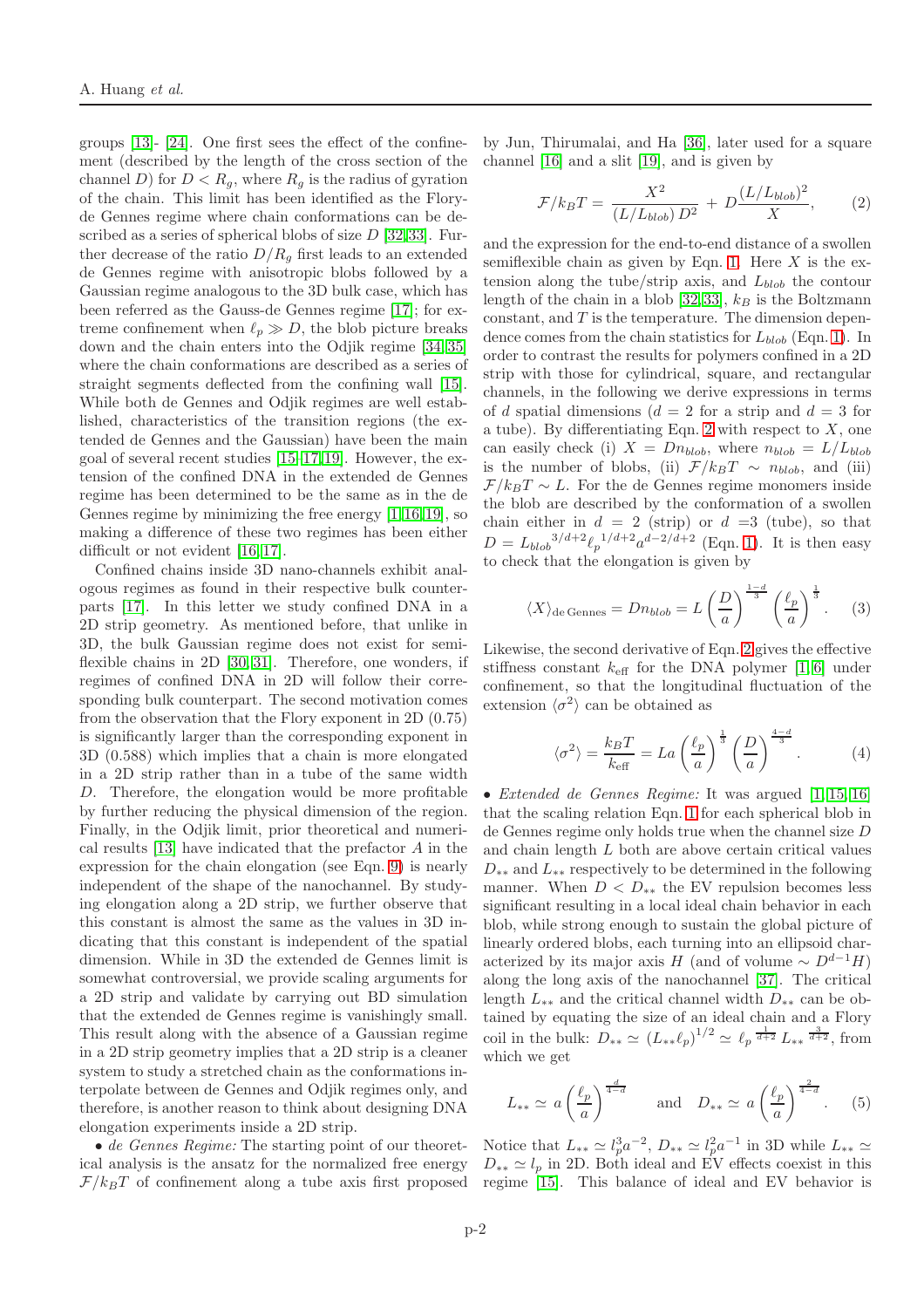obtained by setting  $a^{d-2}L_{blob}^2/HD^{d-1} = 1$  from which the length  $H$  can be obtained as follows:

<span id="page-2-1"></span>
$$
H = \sqrt{L_{blob}\ell_p} = a^{d-2} \frac{L_{blob}^2}{D^{d-1}}
$$
 (6)

Denoting  $L_{blob}$  as  $L_{ellip}$ , from Eqn. [6](#page-2-1) we get

<span id="page-2-2"></span>
$$
L_{ellip} = \ell_p^{\frac{1}{3}} \left( \frac{D^{d-1}}{a^{d-2}} \right)^{\frac{2}{3}} \text{ and } H = \ell_p^{\frac{2}{3}} \left( \frac{D^{d-1}}{a^{d-2}} \right)^{\frac{1}{3}}. \tag{7}
$$

Replacing  $D \to H$ ,  $L_{blob} \to L_{ellip}$  in Eqn. [2](#page-1-0) and minimizing with respect to X, we get  $X = H(L/L_{ellip})$ , and substituting  $L_{ellip}$  and H by Eqn. [7](#page-2-2) we obtain Eqn. [3.](#page-1-1) This completes the proof that the de Gennes regime and the extended de Gennes regime can not be differentiated from the elongation of the chain.

However, by repeating the same procedure we note, unlike Eqn. [4](#page-1-2) in the extended de Gennes regime the fluctuation is different and is given by  $\langle \sigma^2 \rangle = L\ell_p$ . Therefore, the de Gennes regime and the extended de Gennes regime can be differentiated by measuring the characteristic fluctuations in their respective chain extensions [\[16\]](#page-4-11). The lower bound  $D_*$  of the extended de Gennes regime where it merges with the Gauss-de Gennes regime, following Odijk's scaling analysis [\[15\]](#page-4-24) (which is also valid in 2D) is given by  $D_* \simeq c\ell_p$ , where the prefactor  $c \gtrapprox 1$ (in [\[16\]](#page-4-11) it was found to be  $\approx$  2). Using Eqn. [5](#page-1-3) we note that while the range for the extended de Gennes regime being  $[D_*, D_{**}] = [c\ell_p, \ell_p^2]$  is broad in 3D, it would be either very narrow or vanishingly small to be observed in  $[c\ell_p, D_{**} \simeq \ell_p]$  in 2D.

• *Gauss-de Gennes Regime:* Upon further decrease of the confining region, for  $D < D_*$  the EV effect plays no role, and the DNA behaves as a Gaussian chain [\[15,](#page-4-24) [17\]](#page-4-21), so that  $D = (L_{blob} \ell_p)^{1/2}$  [\[17\]](#page-4-21). Then according to Eqn. [2,](#page-1-0) we have the extension

<span id="page-2-3"></span>
$$
\langle X \rangle_{\text{Gauss-deGennes}} = L \frac{\ell_p}{D},\tag{8}
$$

which holds both in 2D and 3D. It is easy to check that in this regime the fluctuation  $\langle \sigma^2 \rangle = L\ell_p$ , the same as in the extended de Gennes regime.

While Eqn. [8](#page-2-3) has been recently tested to be true for 3D [\[17\]](#page-4-21) channels, similar studies have not been done for confined polymers in 2D strips. Considering the absence of Gaussian regime for a bulk 2D swollen chain [\[30,](#page-4-17) [31\]](#page-4-18) one wonders if this new Gauss-de Gennes phase will be observed in a 2D strip. The universal fluctuations from our BD simulation studies (Fig. [4\)](#page-3-0) will provide conclusive evidence for the absence of a Gaussian regime inside a 2D strip.

• *Odjik Regime:* For  $\ell_p \gg D$  Odijk [\[34,](#page-4-22) [35\]](#page-4-23) argued that the chain deflects back and forth off the wall with a deflection length of  $\lambda \simeq (\ell_p D^2)^{1/3}$ , and the extension of the confined polymer can be written as [\[38\]](#page-5-1)

<span id="page-2-0"></span>
$$
\langle X \rangle_{\text{Odijk}} = L \left[ 1 - A \left( \frac{\ell_p}{D} \right)^{-\frac{2}{3}} \right],\tag{9}
$$

where  $A$  is a "universal" [\[41\]](#page-5-2) prefactor [\[13,](#page-4-9)[14\]](#page-4-28). In this limit it is easy to check that the the free energy and fluctuations in chain length both in 2D and 3D are given by

<span id="page-2-5"></span>
$$
F/k_B T = B \frac{L}{(\ell_p D^2)^{1/3}} \text{ and } \langle \sigma^2 \rangle = \frac{LD^2}{\ell_p}.
$$
 (10)

• *Brownian dynamics(BD) simulation results:* To provide further support to our scaling analyses we have performed Brownian dynamics (BD) simulation with a bead-spring model for a swollen chain having pairwise repulsive Lennard-Jones (LJ) interaction between any two monomers (excluded volume), a finitely extensible nonlinear elastic (FENE) potential between the successive beads (elastic bond energy), and a three-body potential



<span id="page-2-4"></span>Fig. 1: Bead-spring model of a 2D polymer confined in a 2D channel.

 $U_{\text{bend}} = \kappa (1-\cos\theta_i)$ , where  $\theta_i$  (Fig. [1\)](#page-2-4) is the angle between two consecutive bonds, and the parameter  $\kappa = \frac{1}{2} k_B T \ell_p$ is a measure of the chain stiffness proportional to the chain persistence length  $\ell_p$ . The DNA-wall interaction is also modeled as LJ. We observed that during simulation the average bond length stays at 0.97 with a fluctuation less than 0.2%, and the bending potential hardly affects the bond length. By monitoring  $\langle \cos \theta \rangle$  we also find that  $\ell_p = -1/\ln(\langle \cos \theta \rangle) \equiv 2\kappa/k_BT$  to be the same as in a WLC [\[31\]](#page-4-18). Numerical integration of the equation of motion with respect to time in the canonical ensemble was done according to the algorithm developed by Gunsteren and Berendsen [\[42\]](#page-5-3). In our simulation we have used reduced units of length, time, and temperature to be a,  $a\sqrt{\frac{m}{\epsilon}}$ ,  $\epsilon/k_B$ , respectively. We have chosen a large number of combinations of  $256 \leq N \leq 1024$ , the chain persistence length  $2 \leq \ell_p \leq 270$  (by varying  $\kappa$  from 1 to 160), and the strip width  $D = 18, 36,$  and 80 such that the ratio  $l_p/D$  is in the window  $0.025 \leq l_p/D \leq 15$  and  $1 \leq L/\ell_n \leq 400$ . With these choices we cover experimental study scales (the commonly used  $\lambda$  DNA in experiments has a contour length  $L = 16.5 \mu m$  with a persistence length  $\ell_p \simeq 50$  nm, and the channel diameter ranges between 10 nm  $-200$  nm  $[1]$  and fully interpolate from the de Gennes limit to the Odijk limit. The confined chains were equilibrated for several Rouse relaxation time before data were collected over a span of 10 - 25 Rouse relaxation time to ensure convergence.

Fig. [2](#page-3-1) shows the normalized chain extension. All the data for many combinations of  $L, \ell_p$ , and D collapse onto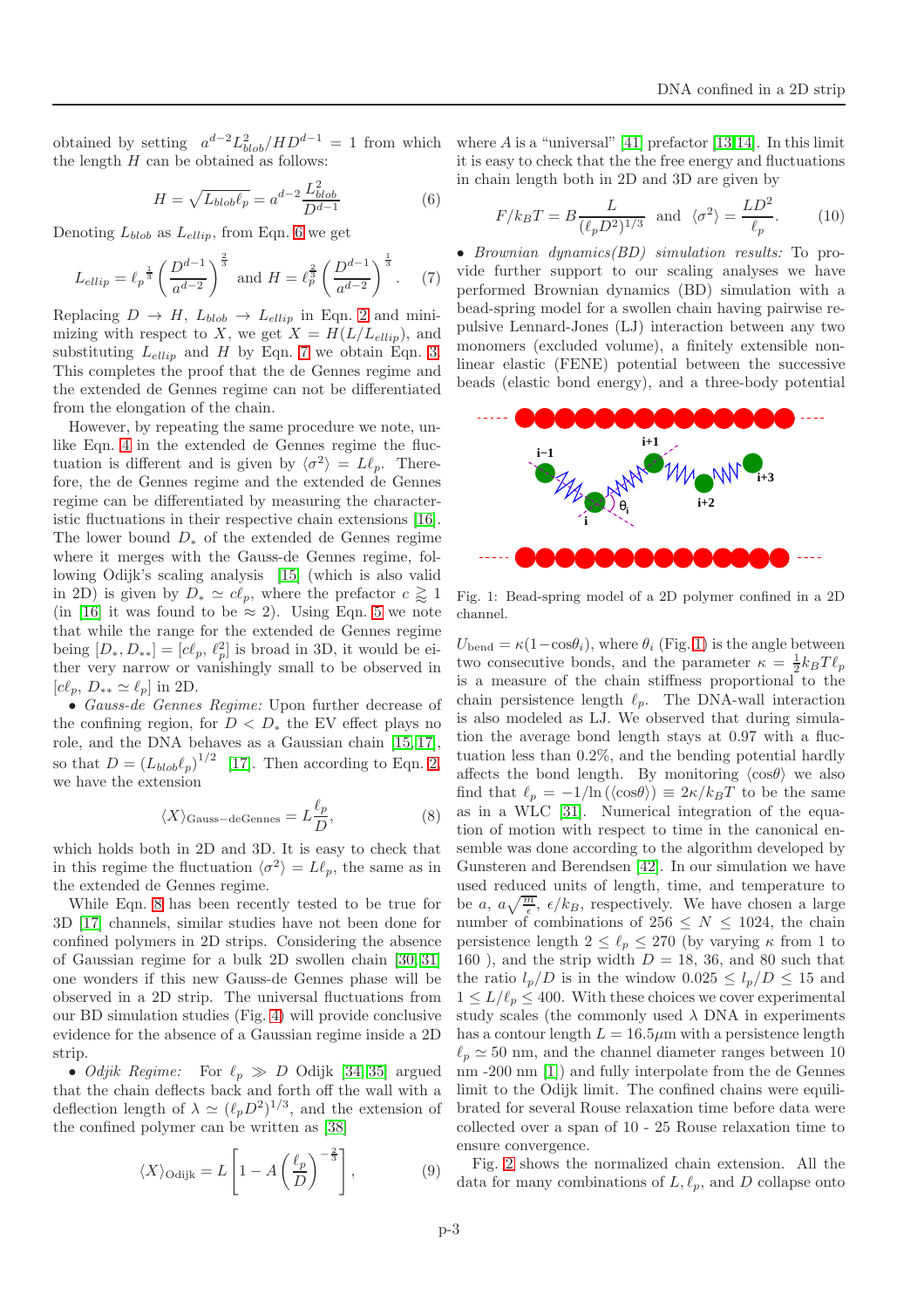one master curve and shows a smooth transition from de Gennes regime to Odijk regime, which also indicates the absence of Gauss-de Gennes regime predicted by Eqn. [8.](#page-2-3) For  $\ell_p \leq D$  excellent linear fit of  $\langle X \rangle/L \sim (\ell_p/D)^{1/3}$  validates theoretical prediction of de Gennes regime (Eqn. [3\)](#page-1-1). For  $\ell_p > D$  we used Eqn. [9](#page-2-0) to fit the data and the pref-



<span id="page-3-1"></span>Fig. 2: Dimensionless chain extension  $\langle X \rangle/L$  as a function of  $(\ell_p/D)^{1/3}$  for various combination of chain length N, persistence length  $\ell_p$ , and width D of the confining strip. The inset is the log-log plot  $\langle X \rangle/L$  as a function of  $\ell_p/D$  showing excellent data collapse with initial slope of  $1/3$  for  $\ell_p \leq D$  verifying Eqn. [3.](#page-1-1)

actor is determined to be  $A_{strip} = 0.171$ . With prior reported values for this prefactor  $A_{square} = 0.183$  and  $A_{\text{culin}} = 0.170$  [\[13,](#page-4-9) [14\]](#page-4-28)) it indicates that the constant A has little dependence on the physical spatial dimension and nearly universal, being consistent with the fact that one can show the validity of Eqn. [9](#page-2-0) in both 3D and 2D. In the log-log plot shown in the inset of Fig. [2,](#page-3-1) the  $1/3$ power law dependence in the de Gennes regime expands to  $l_p/D \simeq 1$  and the scaling relation Eqn. [8](#page-2-3) in Gauss-de Gennes regime is not seen at all. Furthermore, around  $\ell_p/D \simeq 1$  we find that both Eqn. [3](#page-1-1) as well as Eqn. [9](#page-2-0) give *almost the same value for the extension, which shows that a description by Eqn. [8](#page-2-3) is not necessary indicating that there is no Gauss-de Gennes regime between them*.

We also observe another interesting feature by plotting chain extensions  $\langle X \rangle$  normalized by the corresponding bulk end-to-end distance  $R_{\text{bulk}}$  as a function of  $\ell_p/D$ which exhibits a peak for each curve as shown in Fig. [3.](#page-3-2) This peak can be reconciled by noting that the normalized extensions in the de Gennes and Odijk limits can be expressed as

$$
\frac{\langle X \rangle_{\text{de Gennes}}}{R_{\text{bulk}}} = \left(\frac{L}{\ell_p}\right)^{1/4} \left(\frac{\ell_p}{D}\right)^{1/3} = \tilde{L}\tilde{\ell}_p^{-1/12},\quad(11a)
$$

$$
\frac{\langle X \rangle_{\text{Odijk}}}{R_{\text{bulk}}} = \left(1 - A\tilde{\ell}_p^{-2/3}\right) \tilde{L}^{1/4} \tilde{\ell}_p^{-1/4},\tag{11b}
$$

where we have used  $D$  as the unit of length (data points in each curve in Fig. [3](#page-3-2) have the same D) so that  $\tilde{L} = L/D$ 

and  $\tilde{\ell}_p = \ell_p/D$  respectively. Eqns. [11a](#page-3-3) and [11b](#page-3-4) readily follow from Eqns. [1,](#page-0-0) [3,](#page-1-1) and [9](#page-2-0) respectively. One notices as  $\ell_p/D$  increases, *i.e.*  $\tilde{\ell}_p$  increases, and the extreme left and right side of the peak correspond to de Gennes and Odijk limits respectively. But from Eqn. [11a](#page-3-3) and [11b](#page-3-4) we note that for small values of  $\ell_p$  the normalized extension increases as  $\sim \tilde{l}_p^{-1/12}$  (de Gennes limit) whereas, for large values of  $\tilde{\ell}_p$  the normalized extension decreases as  $\sim \tilde{l}_p^{-1/4}$ (Odijk limit), which implies that for finite extension of a chain, the normalized extension will exhibit a maximum as a function of  $\ell_p/D$ . It is also noteworthy that this maximum occurs for  $\ell_p/D \sim 1$  at the confluence of de Gennes and Odijk limit. This description is also consistent



<span id="page-3-2"></span>Fig. 3: Plot of the normalized extension by the end-to-end distance  $R_{\text{bulk}}$  in the bulk. The inset shows plot of Eqn. [11a.](#page-3-3)

with the critical channel width  $D_* \simeq 2\ell_p$  which marks the onset of Odijk regime. We also plotted Eqn. [11a](#page-3-3) which is only valid in de Gennes regime (i.e., for  $\ell_p < D$ ) at the inset of Fig. [3](#page-3-2) showing data collapse similar to Fig. [2.](#page-3-1)



<span id="page-3-4"></span><span id="page-3-3"></span><span id="page-3-0"></span>Fig. 4: Normalized fluctuation  $\langle \sigma^2 \rangle /LD$  as a function of  $(\ell_p/D)^{1/3}$  for the same combinations of N,  $\ell_p$ , and D as in Fig. [2.](#page-3-1) The inset shows  $(\ell_p/D)^{-1}$  dependence in the Odijk limit.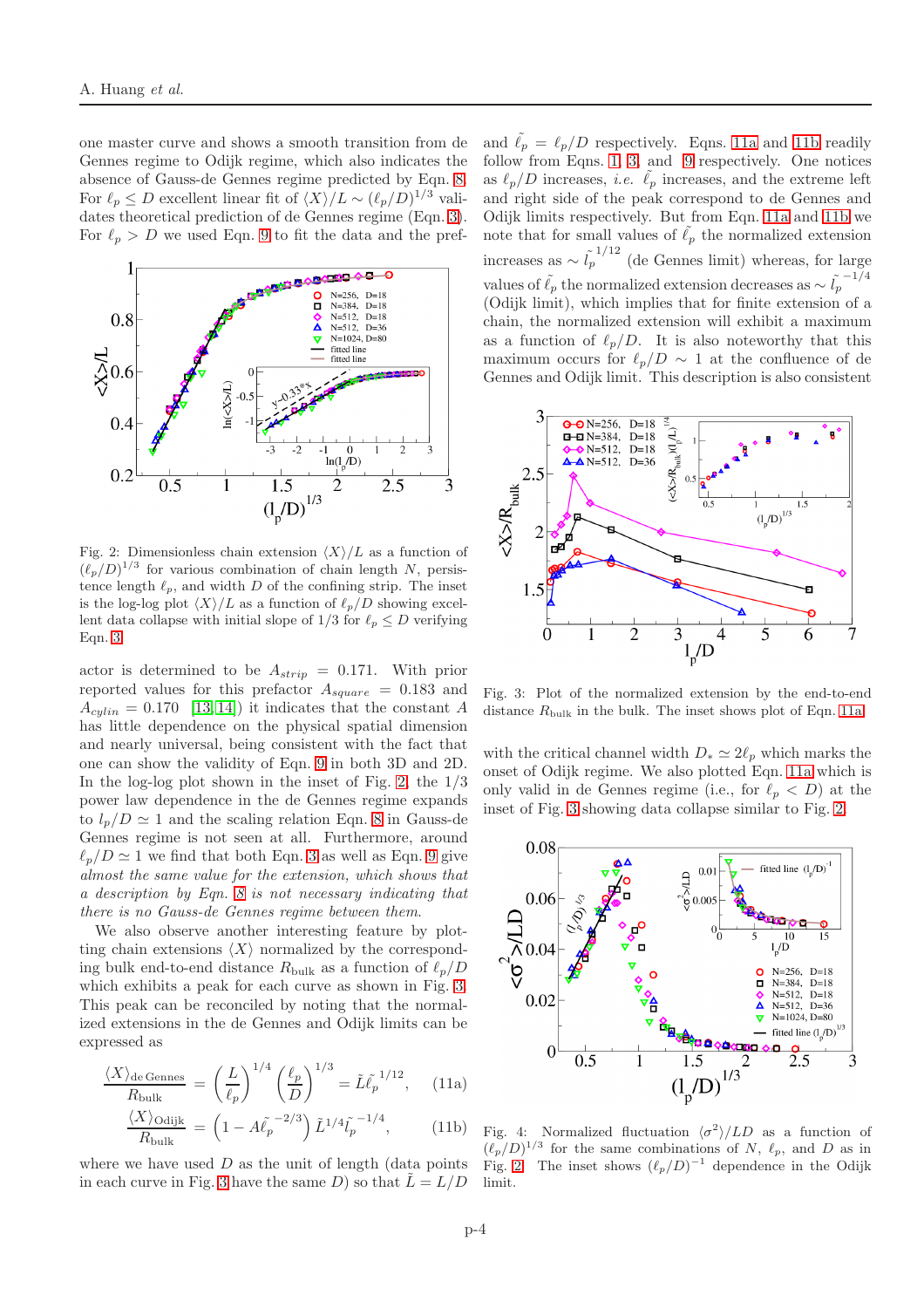We now show simulation results for the fluctuation in the chain extensions and compare these results with the theoretical predictions. According to Eqn. [4](#page-1-2) and Eqn. [10](#page-2-5) the normalized fluctuation  $\langle \sigma^2 \rangle /LD$  scales as  $(\ell_p/D)^{1/3}$ and  $(\ell_p/D)^{-1}$  in the de Gennes and Odjik limits respectively. Indeed we find in Fig. [4](#page-3-0) that the fluctuation grows as  $(\ell_p/D)^{1/3}$  in the de Gennes regime until  $\ell_p \simeq 0.5D$ when it enters the Odijk limit and decays as  $(\ell_p/D)^{-1}$ (inset). It is reassuring to note that since both the extended de Gennes and the Gauss-de Gennes regimes do not occur inside a 2D strip, in Fig. [4](#page-3-0) we do not see any intermediate regime where  $\langle \sigma^2 \rangle /LD \sim \ell_p/D$ , the characteristic fluctuations of both the extended de Gennes as well as the Gauss-de Gennes regimes. The excellent data collapse for same combinations of  $N$ ,  $\ell_p$ , and  $D$  as in Fig. [2](#page-3-1) and the sharp peak signifies the onset of a transition from the de Gennes regime to the Odijk regime.

To summarize, in this letter we have provided a generalized scaling theory of confined DNA in d-dimensions and compared/contrasted the behavior in 2D with those in 3D reported recently in the literature. We validate the scaling analyses by BD simulation where we identify each regime from excellent data collapse for the characteristic universal dimensionless extensions and fluctuations in terms of the dimensionless parameter  $\ell_p/D$ . From the scaling analysis and results from BD simulation reported in this letter, and prior work for 3D cylindrical and square channels, we concur that the different regimes of confined polymers follow their corresponding regimes in the bulk. We find that for a 2D strip, the Gaussian regime is absent and the extended de Gennes regime is vanishingly small, so that the chain conformations inside the channel are described either by the de Gennes or by the Odjik regime. Thus the chain conformations for a straightened DNA inside a 2D strip are cleaner than for those of the 3D cylindrical and square geometries. Therefore, we believe that this work will motivate further experimental and theoretical work to study confined DNA inside nano-strips.

∗ ∗ ∗

The research has been partially supported by the UCF Office of Research & Commercialization and the UCF College of Sciences SEED grant. We thank for the reviewers for constructive comments on the manuscript.

## REFERENCES

- <span id="page-4-0"></span>[1] W. Reisner, J. N. Pedersen and R. H. Austin, Rep. Prog. Phys. 75, 106601 (2012).
- <span id="page-4-1"></span>[2] B. Teague, M. S. Waterman, S. Goldstein, K. Potamousis, S. Zhou, S. Reslewic, D. Sarkar, A. Valouev, C. Churas, J. M. Kidd, S. Kohn, R. Runnheim, C. Lamers, D. Forrest, M. A. Newton, E. E. Eichler, M. Kent-First, U. Surti, M. Livny, and D. C. Schwartz, Proc. Natl. Acad. Sci. USA 107, 10848 (2010).
- <span id="page-4-2"></span>[3] M. Krishnan, I. Mönch, and P. Schwille, Nanoletters 7, 1270 (2007).
- <span id="page-4-3"></span>[4] D. J. Bonthuis, C. Meyer, D. Stein, and C. Dekker, Phys. Rev. Lett. 101, 108303 (2008).
- [5] Y. Kim, K. S. Kim, K. L. Kounovsky, R. Chang, G. Y. Jung, J. J. dePablo, K. Jo, D. C. Schwartz, Lab Chip 11, 1721 (2011).
- <span id="page-4-27"></span>[6] W. Reisner, K. J. Morton, R. Riehn, Y. M. Wang, Z. Yu, M. Rosen, J. C. Sturm, S. Y. Chou, E. Frey, and R. H. Austin, Phys. Rev. Lett. 94, 196101 (2005).
- <span id="page-4-7"></span>[7] J. O. Tegenfeldt, C. Prinz, H. Cao, S. Chou, W. Reisner, R. Riehn, Y. M. Wang, E. C. Cox, J. C. Sturm, P. Silberzan, and R. H. Austin, Proc. Natl. Acad. Sci. USA 101, 10979 (2004).
- [8] C. H. Reccius, J. T. Mannion, J. D. Cross, and H. G. Craighead Phys. Rev. Lett. 95, 268101 (2005).
- <span id="page-4-8"></span>[9] W. Reisner, N. B. Larsen, A. Silahtaroglu, A. Kristensen, N. Tommerup, J. O. Tegenfeldt and H. Flyvbjerg, Proc. Natl. Acad. Sci. USA 107, 13294 (2010).
- <span id="page-4-4"></span>[10] T. Su, S. K. Das, M. Xiao, P. K. Purohit, PLoS One 6, e16890 (2011).
- <span id="page-4-6"></span><span id="page-4-5"></span>[11] E. R. Mardis, Nature 470, 198 (2011).
- [12] F. Sanger and A. R. Coulson, J. Mol. Biol. **95**, 441 (1975); F. Sanger, S. Nicklen, and A. R. Coulson, Proc. Natl. Acad. Sci. USA 74, 5463 (1977).
- <span id="page-4-9"></span>[13] Y. Yang, T. W. Burkhardt, G. Gompper, Phys. Rev. E 76, 011804 (2007).
- <span id="page-4-28"></span>[14] T. W. Burkhardt, Y. Yang, G. Gompper, Phys. Rev. E 82, 041801 (2010).
- <span id="page-4-24"></span><span id="page-4-11"></span>[15] T. Odijk, Phys. Rev. E **77**, 060901 (2008).
- [16] Y. Wang, D. R. Tree and K. D. Dorfman, Macromolecules 44, 6594 (2011).
- <span id="page-4-21"></span>[17] D. R. Tree, Y. Wang and K. D. Dorfman, Phys. Rev. Lett. 110, 208103 (2013).
- [18] L. Dai, D. R. Tree, J. R. C. van der Maarel, K. D. Dorfman and P. S. Doyle, Phys. Rev. Lett. 110, 168105 (2013).
- <span id="page-4-25"></span>[19] L. Dai, J. J. Jones, J. R. C. van der Maarel, P. S. Doyle, Soft Matter 8, 2972 (2012).
- [20] J. J. Jones, J. R. C. van der Maarel, and P. S. Doyle, Phys. Rev. Lett. 110, 068101 (2013).
- [21] P. Cifra, Z. Benková, and T. Bleha, J. Phys. Chem. B 113, 1843 (2009).
- [22] P. Cifra, J. Chem. Phys. **131**, 224903 (2009).
- <span id="page-4-10"></span>[23] P. Cifra, J. Chem. Phys. **136**, 024902 (2012).
- [24] C. Manneschi, E. Angeli, T. Ala-Nissila, L. Repetto, G. Firpo, and U. Valbusa, Macromolecule 46, 4198 (2013).
- <span id="page-4-12"></span>[25] M. Rubinstein and R. H. Colby, Polymer Physics, (Oxford University Press, 2003).
- <span id="page-4-14"></span><span id="page-4-13"></span>[26] H.-P Hsu, W. Paul, and K. Binder, EPL 92, 28003 (2010).
- <span id="page-4-15"></span>[27] J. Moon, H. Nakanishi, Phys. Rev. E 79, 061912 (1991).
- [28] D. W. Schaefer, J. F. Joanny, and P. Pincus, Macromolecules 13, 1280 (1980).
- <span id="page-4-17"></span><span id="page-4-16"></span>[29] H. Nakanishi, J. Physique 48, 979 (1987).
- <span id="page-4-18"></span>[30] H.-P Hsu, W. Paul, and K. Binder, EPL 95, 68004 (2011).
- [31] A. Huang, R. Adhikari, A. Bhattacharya and K. Binder, [arXiv:1309.2665v](http://arxiv.org/abs/1309.2665)1, (submitted to EPL).
- <span id="page-4-20"></span><span id="page-4-19"></span>[32] M. Daoud and P. G. de Gennes, J. Physique 38, 85 (1977).
- [33] P. G. de Gennes, Scaling Concepts in Polymer Physics. Cornell University Press, Ithaca, NY (1979).
- <span id="page-4-23"></span><span id="page-4-22"></span>[34] T. Odijk, J. Polym. Sc. 15, 477 (1977).
- <span id="page-4-26"></span>[35] T. Odijk, Macromolecules 16, 1340 (1983).
- [36] S. Jun, D. Thirumalai and B. Y. Ha, Phys. Rev. Lett.